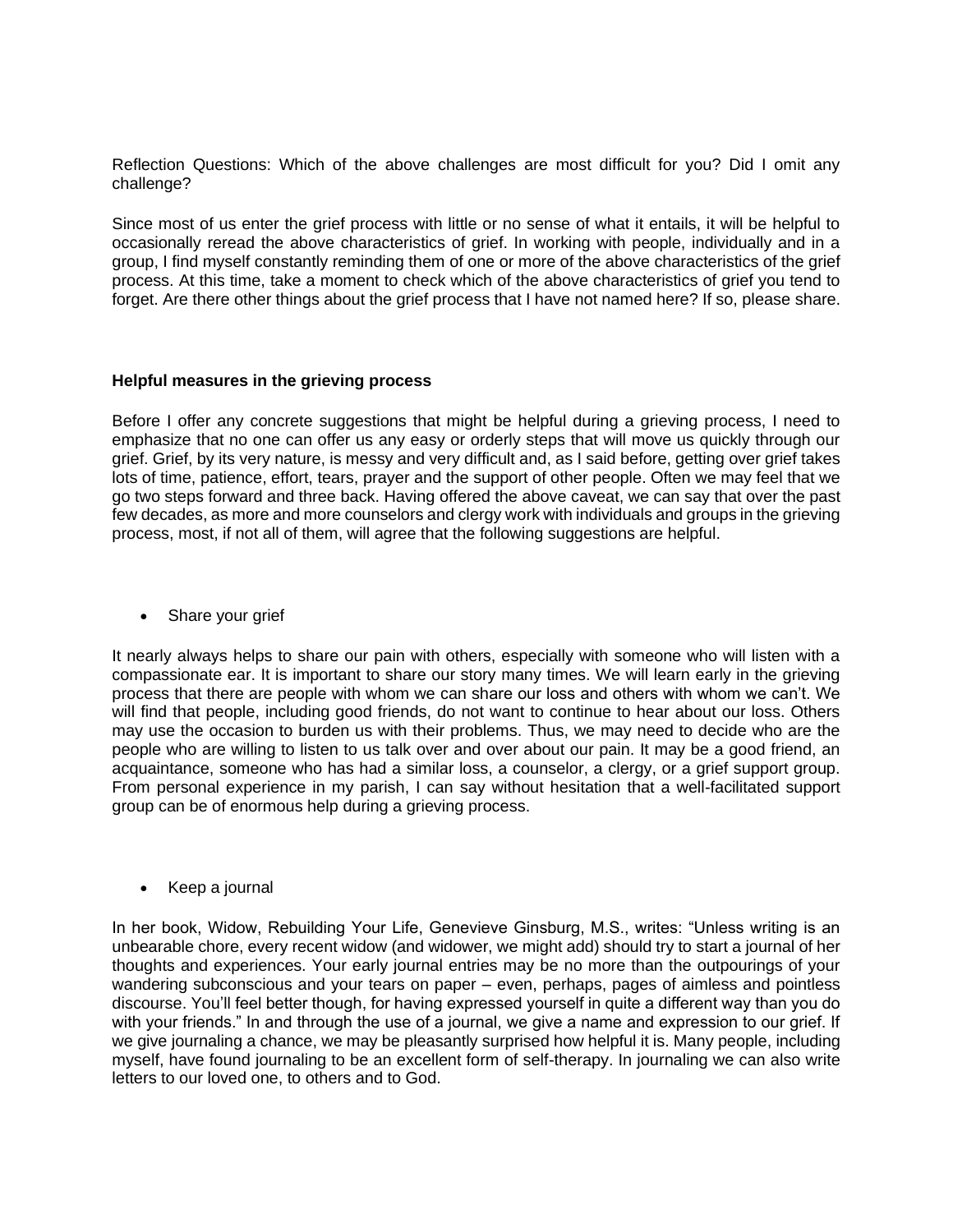• Be attentive to what hinders and helps your grief process.

If we want to reach a particular goal, it will be good for us to know the obstacles and helpful measures along the way. In the grief process, one obstacle might be our tendency to ignore our grief with busy work and to show everyone how well we are doing by keeping a "stiff upper lip." Helpful measures might include any of the suggestions mentioned herein or other things we discover to be beneficial.

• Read about the grief process

Reading about the grief process will help us to better understand what we are going through. We may discover some helpful suggestions. The stories of how others survived their grief process may inspire us and give us hope. I realize that early on in the grief process, most people are unable to focus on reading anything. So we should read when we are ready and perhaps start with an article or a short book.

**Prayer** 

Many people find it difficult to pray during a grief process. But some can't focus or pray in the way that they were used to praying. Others find God distant. Still others may be angry with God. ("I am a good person, I love God. I am faithful to him and now he has let me down. What is going on?")

Don't panic! Every relationship, including our relationship with God, has its ups and downs. Sometimes we feel a strong connection to a loved one. Other times we feel distant. As with any friendship, we have to learn to hang in there with God in the good times and the bad. There is no easy way to do this. During our tough times, we need to be very honest with God about our thoughts and feelings especially if until now our relationship with God has been peaceful and "nice." For example, it is not easy to express anger in a relationship that always has been peaceful. However, if our relationship is going to remain real, we must learn to tell God exactly how we feel. He can handle it. He has big shoulders. Write him a letter. Speak to him from your heart.

In time of grief, we may find reading the psalms very helpful. Taking time to imagine Jesus actually weeping with Mary and Martha may help to bring God close to us. Picture Jesus struggling in Gethsemane, crying out to God with "tears and loud cries" (Hebrews 5:7-10). See him comforting the women of Jerusalem on his way to the hill of Calvary. In other words, look for images of God and Jesus that comfort us and give us hope.

## **Signs that healing is occurring**

The following are some signs that healing and recovery are happening:

1. We can talk about our loved one and share memories in a more comfortable manner. While our sense of loss is frequently with us, it is not as intense as it used to be. We are not crying as much. Whatever sadness, anger or guilt, etc., we experience is not as intense; neither do our feelings fluctuate as rapidly.